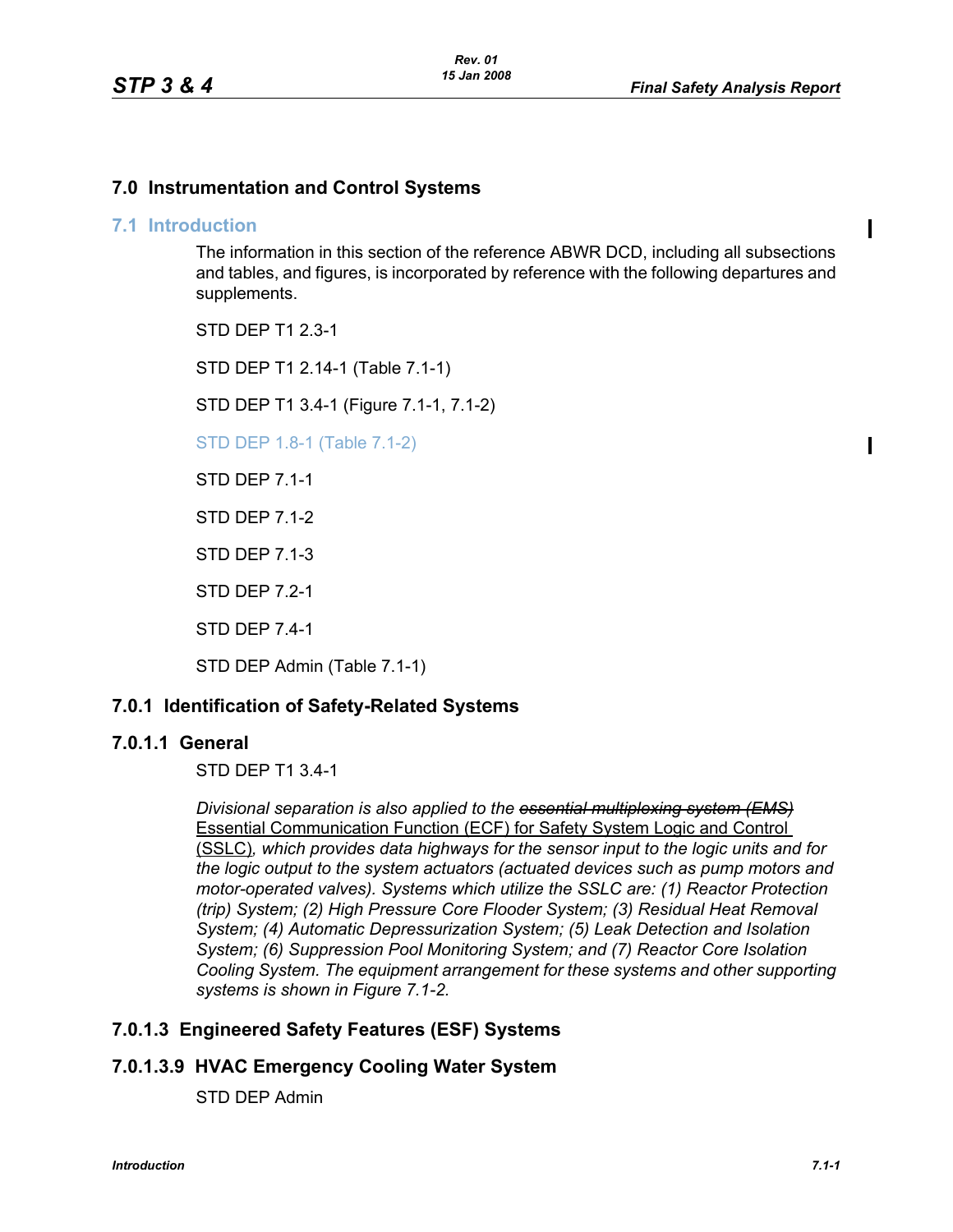*Automatic instrumentation and control is provided to assure that adequate cooling is provided for the main control room, the control building essential electrical equipment rooms, and the diesel generator cooling coils* reactor building essential electrical equipment rooms.

## **7.0.1.4 Safe Shutdown Systems**

## **7.0.1.4.1 Alternate Rod Insertion Function (ARI)**

STD DEP 7.4-1

*Though not required for safety, instrumentation and controls for the ARI provide a means to mitigate the consequences of anticipated transient without scram (ATWS) events. Upon receipt of an initiation signal (based on either high reactor dome pressure or low reactor water level from the Recirculation Flow Control System), the RCIS System controls the fine motion control rod drive (FMCRD) motors such that all operable control rods are driven to their full-in position.* The Recirculation Flow Control System (upon detection of either high reactor dome pressure, low reactor water level or Manual ARI initiation) activates opening signals for the ARI valves of the Control Rod Drive (CRD) System (i.e., for backup hydraulic insertion of the control rods) and activates ARI initiation command signals to the Rod Control and Information System (i.e., for electric motor insertion of all operable control rods to the full-in position). *This provides a method, diverse from the hydraulic control units (HCUs), for scramming the reactor.* the SCRAM function of the Reactor Protection System and associated CRD hydraulic control units (HCUs), for achieving insertion of control rods.

### **7.0.2 Identification of Safety Criteria**

### **7.0.2.1.4 Instrument Errors**

STD DEP 7.1-1

*The design considers instrument drift, testability, and repeatability in the selection of instrumentation and controls and in the determination of setpoints. Adequate margin between safety limits and instrument setpoints is provided to allow for instrument error. (safety limits, setpoints, and margins are provided in Chapter 16). The amount of instrument error is determined by test and experience. The setpoint is selected based on the known error. The recommended test frequency is greater on instrumentation that demonstrates a stronger tendency to drift.*

## **7.0.2.1.4.1 Safety System Setpoints**

STD DEP 7.1-1

*The safety system setpoints are listed in the Chapter 16* Instrument Setpoint Summary Report *for each safety system. The settings are determined based on operating experience and conservative analyses. The settings are high enough to preclude inadvertent initiation of the safety action but low enough to assure that significant margin is maintained between the actual setting and the limiting safety system settings. Instrument drift, setting error, and repeatability are considered in the setpoint*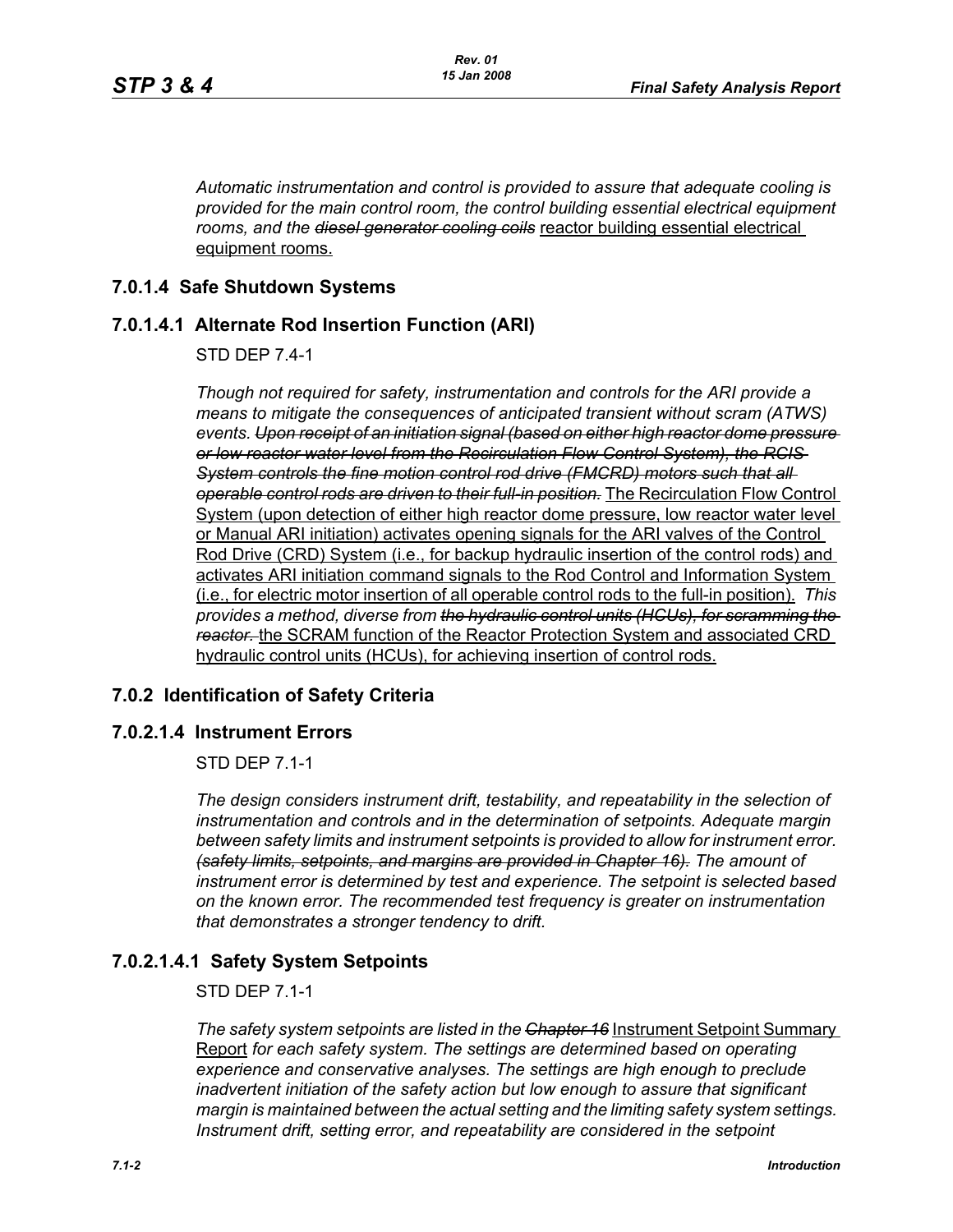П

*determination (Subsection 7.1.2.1.4). The margin between the limiting safety system settings and the actual safety limits includes consideration of the maximum credible transient in the process being measured.*

## **7.0.2.1.6 [Protection System Inservice Testability**

### STD DEP T1 3.4-1

*The RPS and ESF Systems can be tested during reactor operation by six separate tests. The first five tests are primarily manual tests and, although each individually is a partial test, combined with the sixth test they constitute a complete system test. The sixth test is the self-test of the safety system logic and control which automatically tests the complete system excluding sensors and actuators.*

- *(4) The fourth test checks calibration of analog sensor inputs at the analog inputs of the remote multiplexing units.* Remote Digital Logic Controllers (RDLCs). *With a division-of-sensors bypass in place, calibrated, variable ramp signals are injected in place of the sensor signals and monitored at the SSLC control room panels for linearity, accuracy, fault response, and downscale and upscale trip response. The test signals are adjustable manually from the control room and also are capable of performing an automatic sequence of events. When surveillance testing during plant shutdown, trip coincidence and actuated device operation can be verified by simultaneous trip tests of coincident channels. Pressure transmitters and level transmitters are located on their respective local panels. The transmitters can be individually valved out of service and subjected to test pressure to verify operability of the transmitters as well as verification of calibration range. To gain access to the field controls on each transmitter, a cover plate or sealing device must* may be removed. Access to the field controls is granted only to qualified personnel *for the purpose of testing or calibration adjustments.*
- *(6) The sixth test is an integrated self-test provision built into the microprocessors within the SSLC. It consists of an online, continuously operating, self-diagnostic monitoring network, and an offline semi-automatic (operator initiated, but automatic to completion), end-to-end surveillance program. Both online and offline functions operate independently within each of the four divisions. There are no multi-divisional interconnections associated with self-testing.*

*The hierarchy of test capability is provided to ensure maximum coverage of all EMS* ECF*/SSLC functions, including logic functions and data communication links. Testing shall include:*

*(a)* Online Continuous Testing

The following standard supplement enhances the design description.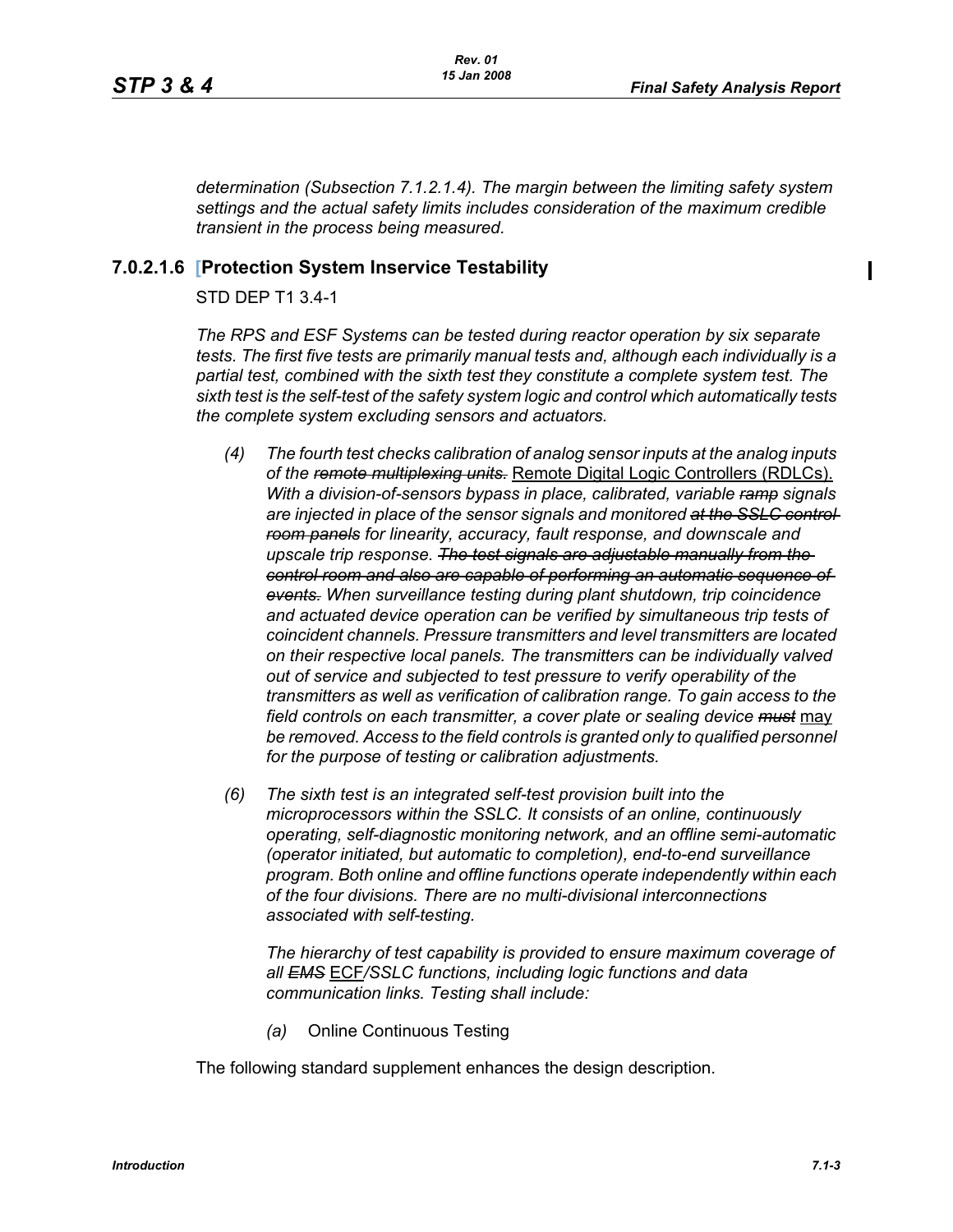The test function does not degrade system reliability. The logic returns to its original state after the test sequence is completed. Indications of test status (normal or in-test) and results (pass, fail) is provided.

*Self-diagnosis includes monitoring of overall program flow, reasonableness of process variables, RAM and PROM condition, and device interlock logic. Testing includes continuous error checking of all transmitted and received data on the serial data* data communication *links of each SSLC controller; for example, error checking by parity check, checksum, or cyclic redundancy checking (CRC) techniques.*

*Self-test failures (except intermittent failures) are annunciated to the operator at the main control room console and logged by the process* plant *computer. Faults are identified to the replacement board or module level and positively indicated at the failed unit.*

*The Essential Multiplexing System (EMS)* Essential Communication Function (ECF) *is included in the continuous, automatic self-test function. Faults at the Remote Multiplexing Units (RMUs)* Remote Digital Logic Controllers (RDLCs) *are alarmed in the main control room. Since the EMS* ECF *is dual in each division, self- test supports automatic reconfiguration or bypass of portions of EMS* ECF *after a detected fault, such that the least effect on system availability occurs.*

*(b)* Offline Semi-automatic End-to-End (Sensor Input to Trip Actuator) **Testing** 

*To reduce operator burden and decrease outage time, a surveillance test controller (STC) is provided as a dedicated instrument in each division of SSLC* ELCS. *The STC performs semi-automatic (operatorinitiated) testing of SSLC* ELCS *functional logic, including trip, initiation, and interlock logic. Test coverage includes verification of correct operation of the following capabilities, as defined in each system IBD:*

- *(i) Each 2/4 coincident logic function.*
- *(ii) Serial and parallel I/O, including manual control switches, limit switches, and other contact closures.*
- *(iii) The 1/N trip selection function.*
- *(iv)* (iii) *Interlock logic for each valve or pump.*

*The STC injects test patterns through the EMS* Essential Communication Function (ECF) of the ELCS *communications links to the RMUs* RDLCs. *It then tests the RMUs* "RDLCs" *ability to format and transmit sensor data through and across the EMS/SSLC* ECF of the ELCS *interface, in the prescribed time, to the load drivers. Under the*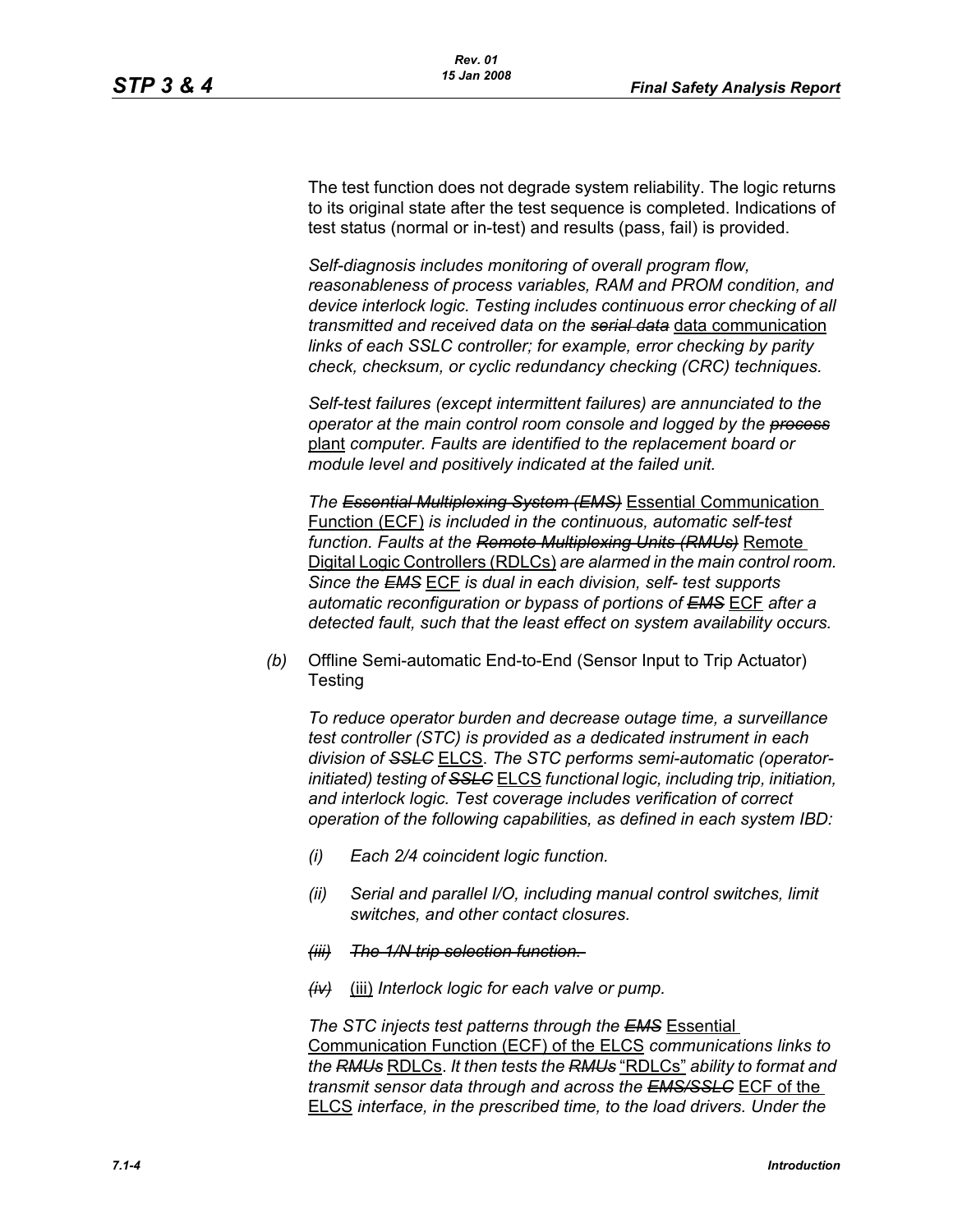*proper bypass conditions, or with the reactor shut down, the load drivers themselves may be actuated.***]** \*

## **7.0.2.4 Safe Shutdown Systems—Instrumentation and Controls**

## **7.0.2.4.1 Alternate Rod Insertion Function (ARI)—Instrumentation and Controls**

STD DEP 7.4-1

*(2) Non-safety-Related Design Bases*

*The general functional requirements of the instrumentation and controls of the ARI function are to:*

- *(a) Provide alternate and diverse method for inserting control rods using fine motion control rod drive (FMCRD) electric motors.* the ARI valves of the Control Rod Drive System or using the ARI motor run-in function of the Rod Control and Information System.
- *(b) Provide for automatic and manual operation of the system* function*.*
- *(c) Provide assurance that the ARI shall be highly reliable and functional in spite of a single failure.*
- *(d) Provide assurance that the ARI shall operate when necessary (FMCRD motors shall be connected to the emergency diesel generators).* (e.g., the stepping motor driver modules (SMDMs), which control the fine motion control rod drive (FMCRD) motors, shall derive their input power from a power bus that can automatically receive power from an emergency diesel generator, if necessary).
- *(e) Mitigate the consequences of anticipated transient without scram (ATWS) events.*

### **7.0.2.6 Other Safety-Related Systems**

### **7.0.2.6.1 Neutron Monitoring System (NMS)—Instrumentation and Controls**

# **7.0.2.6.1.1 Startup Range Neutron Monitoring (SRNM) Subsystem**

STD DEP 7.1-2

*(1) Safety Design Bases*

П

*<sup>\*</sup> See Subsection 7.1.1.2.*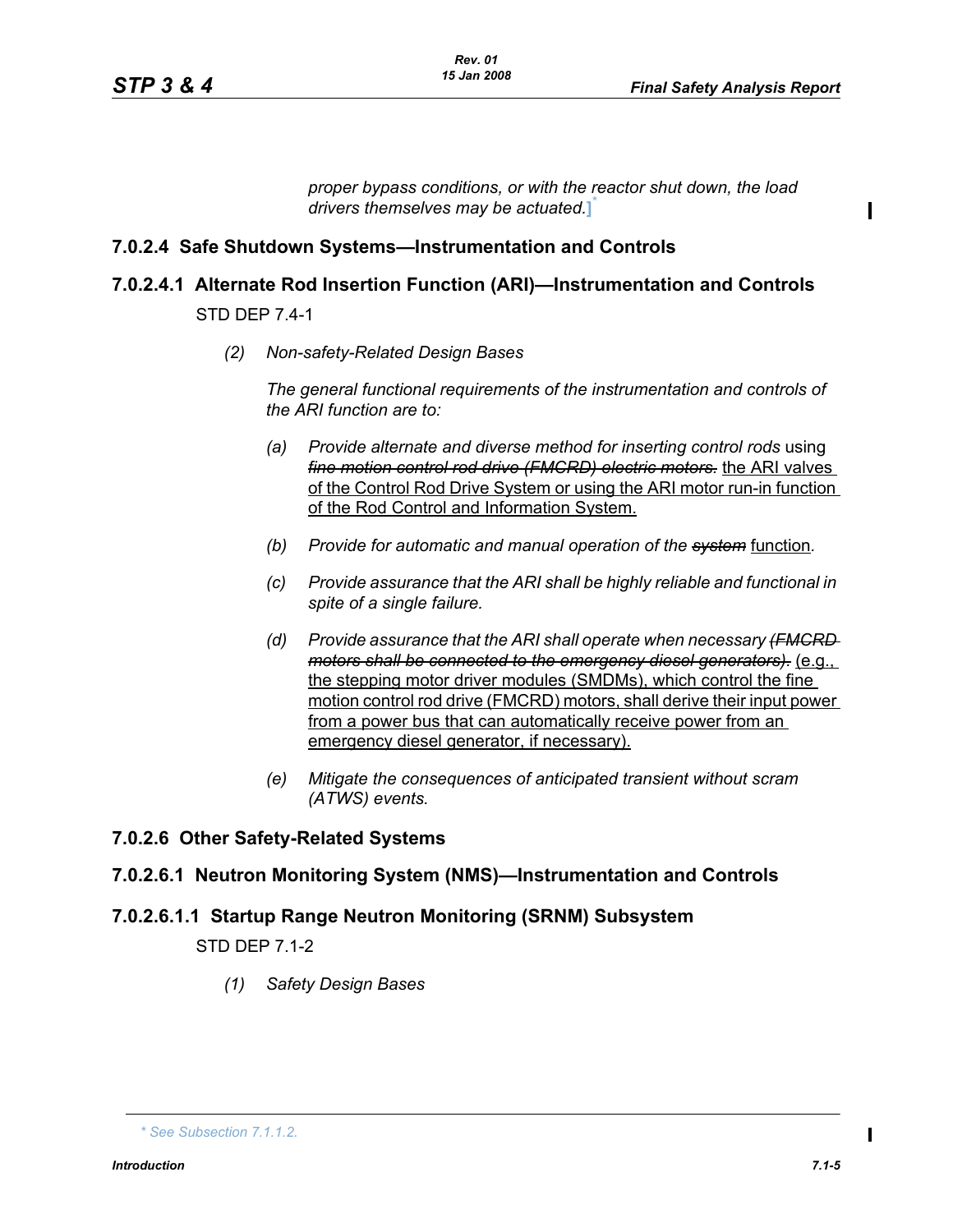*General Functional Requirements:*

- *(d)* The SRNM subsystem will provide Anticipated Transient Without Scram (ATWS) permissive signals to the ESF Logic and Control System (ELCS).
- *(2) Non-safety-Related Design Bases*

*The SRNM Subsystem shall be able to perform the following functions:*

*(d) Provide a continuous measure of the time rate of change of neutron flux (reactor period) over the range from –100 s to (–) infinity and (+) infinity to +10s +3s.*

## **7.0.2.6.1.2 Flow Rate Subsystem**

STD DEP 7.1-2

*(1) Safety Design Bases*

*General Functional Requirements:*

*The flow rate subsystem, as part of the APRM Subsystem, provides the control and reference signal for the APRM core flow-rate dependent trips. It consists of a flow measurement from the recirculation system and signal conditioning equipment* does this by converting a core plate differential pressure signal from the Recirc Flow Control System (RFC) into a core flow rate signal*.*

### **7.0.2.6.1.4 Average Power Range Monitor (APRM) Subsystem**

STD DEP 7.1-2

*(1) Safety Design Bases*

*General Functional Requirements:*

*The general functional requirements are that, under the worst permitted input LPRM bypass conditions, the APRM Subsystem shall be capable of generating a trip signal in response to average neutron flux increases in time to prevent fuel damage. The APRM generator trip functions with trip inputs to the RPS also include: simulated thermal power trip, APRM inoperative trip, core flow rapid decrease trip, and core power oscillation trip of the oscillation power range monitor (OPRM). The OPRM design basis is to provide a trip to prevent growing core flux oscillation to prevent thermal limit violation, while discriminating against false signals from other signal fluctuations not related to core instability. The independence and redundancy incorporated into the design of the APRM Subsystem shall be consistent with the safety design bases of the Reactor Protection System (RPS). The RPS design bases are discussed in Subsection 7.1.2.2.*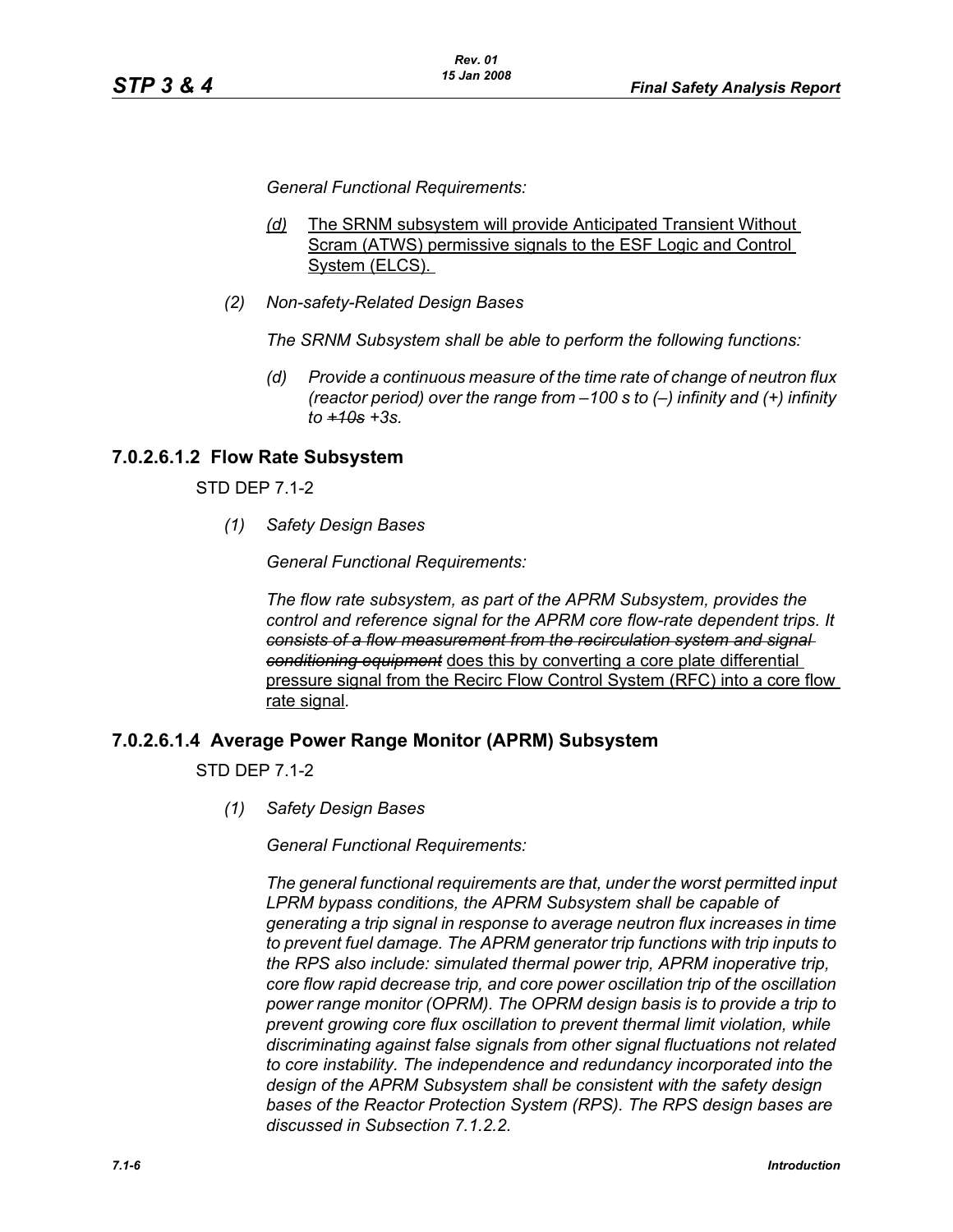The APRM subsystem also provides Anticipated Transient Without Scram (ATWS) permissive signals to the ESF Logic and Control System (ELCS) as described in Subsection 7.6.1.1.2.2(5).

## **7.0.2.6.1.5 Automated Traversing Incore Probe (ATIP) Subsystem**

STD DEP 7.1-3

*(2) Non-Safety-Related Design Bases*

*The ATIP shall meet the following power generation design bases:*

*(d)* Provide an automatic function of retracting ATIP and closing the containment isolation valves for the ATIP lines in response to an LDI signal

### **7.0.2.6.2 Process Radiation Monitoring System**

STD DEP T1 2.3-1

STD DEP 7.2-1

STD DEP 7.1-1

*(1) Safety Design Bases*

*General Functional Requirements:*

- *(d) Provide channel trip inputs to the RPS and LDS* to the system logic *on high radiation in the MSL tunnel area. If the protection system logic is satisfied, the following shall be initiated:* system will initiate shutdown of the mechanical vacuum pump and closure of the mechanical pump discharge line isolation valve.
	- *(i) Reactor scram.*
	- *(ii) Closure of the main steamline isolation valves.*
	- *(iii) Shutdown of the mechanical vacuum pump and closure of the mechanical pump discharge line isolation valve.*
- *(2) Non-safety-Related Design Bases*
	- *(e) Provide alarm annunciation signals to the main control room if alarm or trip levels are reached or the radiation monitoring subsystem becomes inoperative, and provide input to the offgas system when the radioactive gas concentration in the offgas system discharge is at or in excess of the restrictive concentration limit derived from Technical Specification* the Offsite Dose Calculation Manual *release rate limits and that discharge from the offgas system must be terminated.*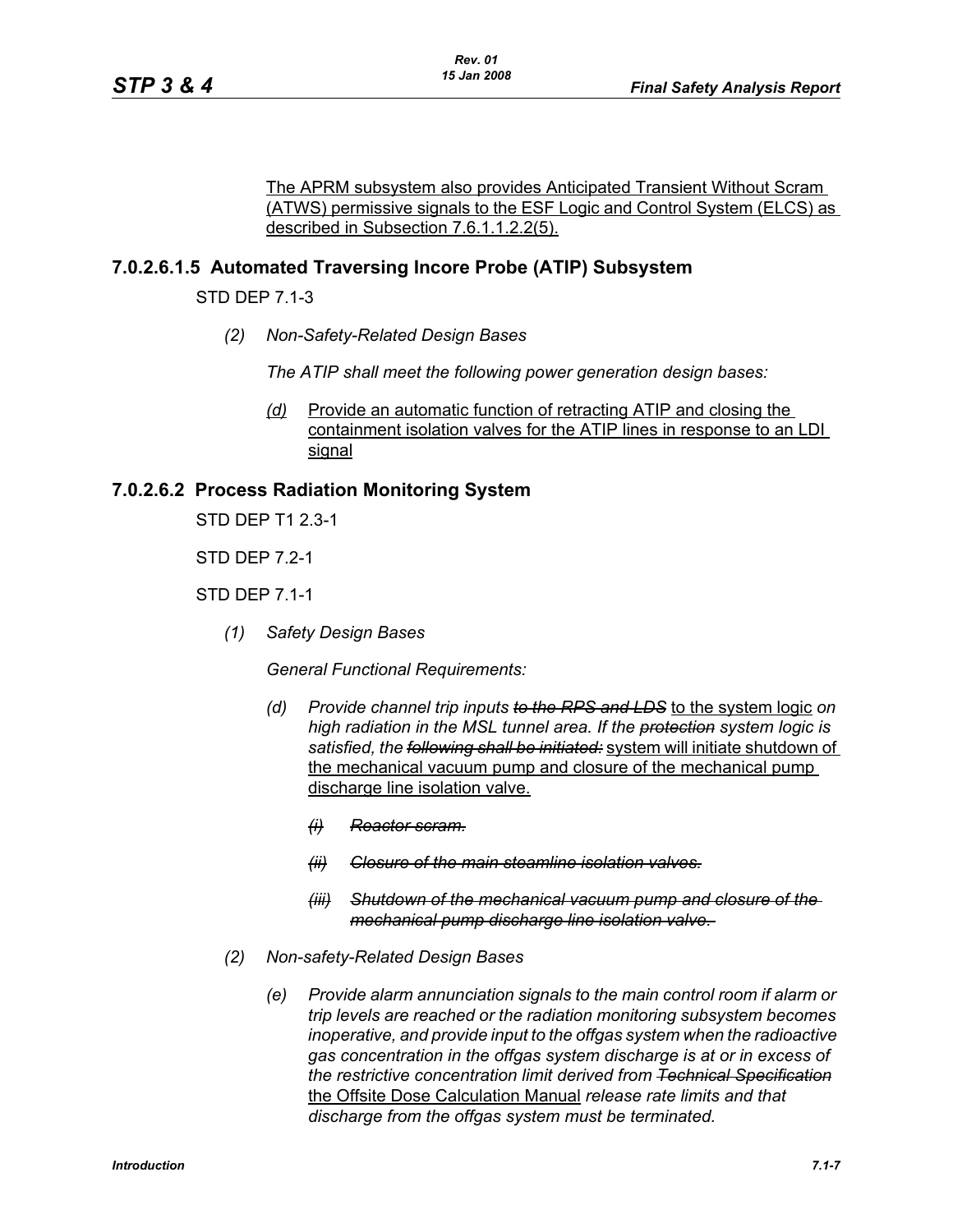## **7.0.2.6.6 Containment Atmospheric Monitoring (CAM) Systems**

STD DFP T1 2 14-1

*(1) Safety Design Bases*

*General Functional Requirements:*

*Monitor the atmosphere in the inerted primary containment for radiation levels and for concentration of hydrogen and oxygen gases, primarily during post-accident conditions. Monitoring shall be provided by two independent safety-related divisional subsystems.* 

*Monitor continuously the radiation environment in the drywell and suppression chamber during reactor operation and under post-accident conditions.* 

*Sample and monitor the oxygen and hydrogen concentration levels in the drywell and suppression chamber under post-accident conditions, and also when required during reactor operation. The LOCA signal (low reactor water level or high drywell pressure) shall activate the system and place it into service to monitor the gaseous buildup in the primary containment following an accident.* 

*(2) Non-Safety-Related Design Bases*

*Separate hydrogen and oxygen gas calibration sources shall be provided for each CAM Subsystem for periodic calibration of the gas analyzers and monitors.* 

Monitor the atmosphere in the inerted primary containment for radiation levels and for concentration of hydrogen and oxygen gases, primarily during post-accident conditions.

Sample and monitor the oxygen and hydrogen concentration levels in the drywell and suppression chamber under post-accident conditions, and also when required during reactor operation. The loss of coolant accident (LOCA) signal (low reactor water level or high drywell pressure) shall activate the system and place it into service to monitor the gaseous buildup in the primary containment following an accident.

### **7.0.2.8 Independence of Safety-Related Systems**

STD DEP Admin

*(See Subsection 8.3.1.3 and 8.3.1.4* 8.3.3.6.2.*)*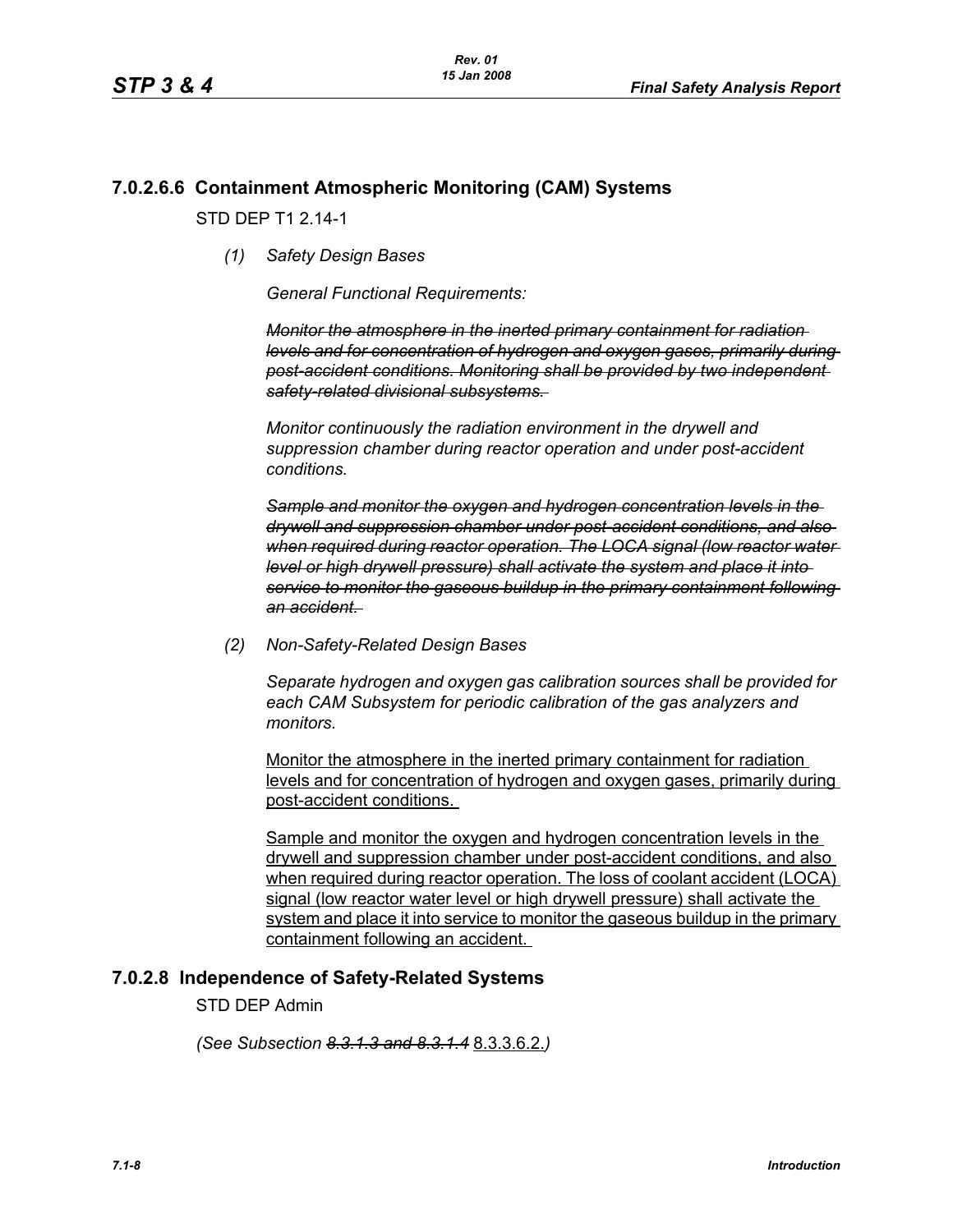## **7.0.2.9 Conformance to Regulatory Requirements**

#### **7.0.2.9.1 Regulation 10CFR50.55a**

**STD DFP 1.8-1** 

*The only portion of 10CFR50.55a applicable to the I&C equipment is 10CFR50.55a(h), which requires the application of IEEE-*279603 *for protection systems (Subsection 7.1.2.11.1).*

### **7.0.2.10 Conformance to Regulatory Guides**

### **7.0.2.10.9 Regulatory Guide 1.105—Instrument Setpoints**

STD DEP 7.1-1

The I&C systems are consistent with the requirements of Regulatory Guide 1.105. The trip setpoint (instrument setpoint) and the analytical or design basis limit are contained in the Instrument Setpoint Summary Report. *The trip setpoint (instrument setpoint) allowance value (Tech Spec limit) and the analytical or design basis limit are all* The allowable values are contained in the Technical Specifications (Chapter 16). *These parameters are all appropriately separated from each other based on instrument accuracy, calibration capability and design drift (estimated) allowance data. The setpoints are within the instrument best accuracy range. The established setpoints provide margin to satisfy both safety requirements and plant availability objectives.*

### **7.0.2.11 Conformance to Industry Standards**

The following standard supplement addresses design-related information originally provided in Appendix 7A of the reference ABWR DCD.

STD DEP 1.8-1

## **7.0.2.11.1 IEEE-279—Criteria for Protection Systems for Nuclear Power Generating Stations IEEE-603—Standard Criteria for Safety Systems for Nuclear Power Generating Stations**

*All safety related systems are designed to meet the requirements of IEEE-*279603*. Clarifications of any of the provisions are discussed for hte applicable systems in the analysis portions of Sections 7.2, 7.3, 7.4,* and *7.6,* and 7.9S.

IEEE-603, Section 4, Safety System Designation

A specific basis is established to determine the design of each safety-related I&C system. This basis evolved from the identification of Design Basis Events (DBE) that are postulated in Chapter 15. The plant operating conditions and the safety analysis acceptance criteria applicable for each event are shown in Chapter 15. Credited systems, interlocks, and functions are evaluated for each DBE. Information provided for each design base item enables the detailed design of the system to be carried out. The number of sensors and their location, including spatial effects, is determined during this design basis analysis. The identification of variables are derived from the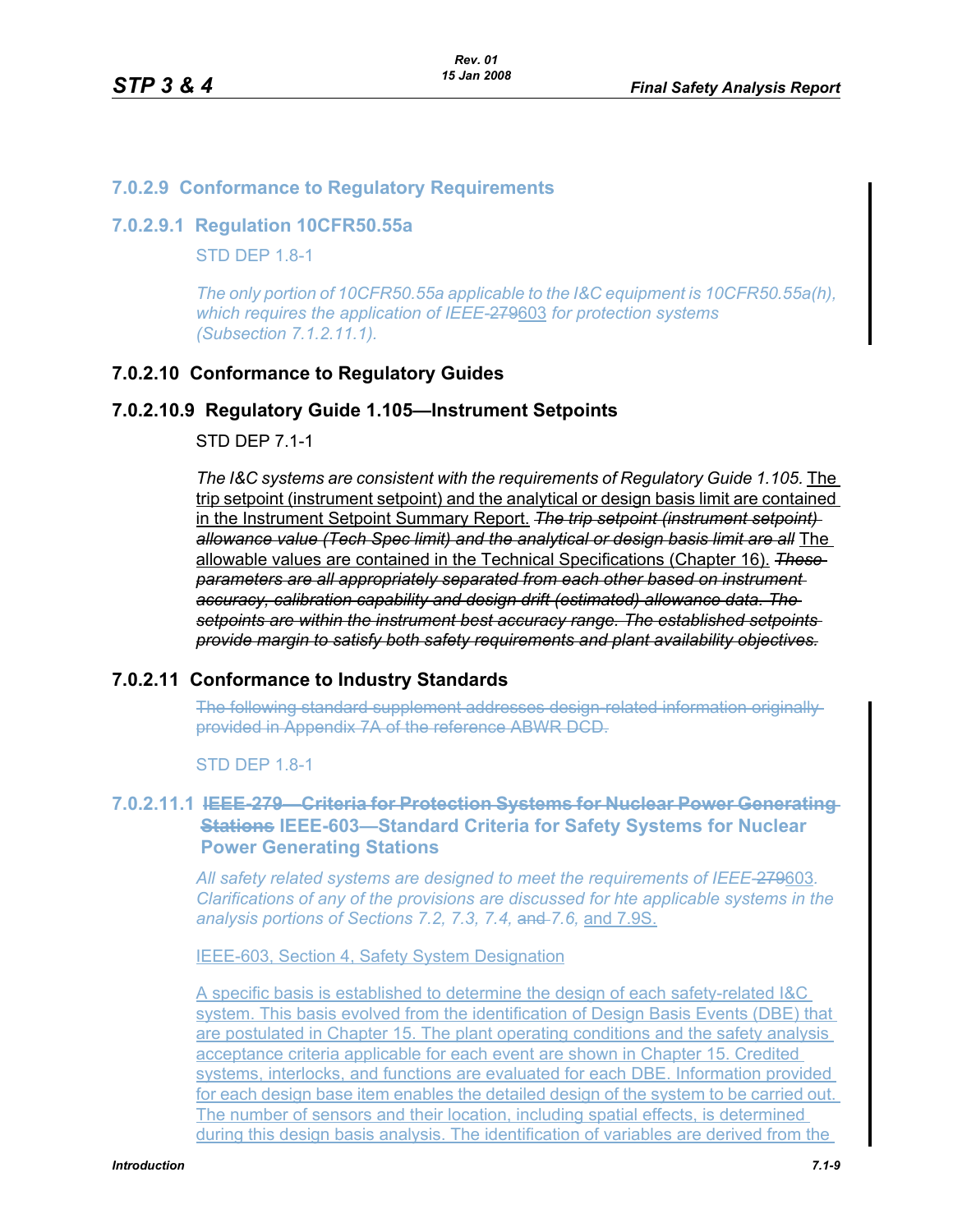DBEs as well as the requirements for varied manual initiation and control of protective functions. Safety system design basis descriptions are included in the various sections of this Chapter.

#### IEEE-603, Sections 5, 6 and 7, Safety System Criteria

The safety-related systems are designed to maintain plant parameters within acceptable limits that are established by design basis events. This is done with precision and reliability meeting the requirements of IEEE-603. The scope of IEEE-603 includes safety-related I&C systems and is described in more detail in Sections 7.2 through 7.6 and 7.9. The safety-related I&C design conforms with IEEE-603 and has been qualified to demonstrate that all required performance requirements are met. Nonsafety-related systems generally are not required to meet any of the requirements of IEEE-603 with the exception of their independence from safety-related systems. The STP 3&4 safety-related I&C design descriptions related to IEEE-603, Sections 5, 6, and 7 requirements are provided below.

(1) Paragraph 5.1, Single Failure: The safety-related I&C systems are designed to ensure that safety-related functions required for design basis events (DBE) are performed in the presence of: (a) single detectable failure within safety-related systems concurrent with all non-detectable failures; (b) failures caused by the single failure; and (c) failures and spurious system actions that cause, or are caused by the design basis event, requiring the safety-related functions as identified in the applicable failure modes and effects analysis (FMEA).

(2) Paragraphs 5.2 & 7.3, Completion of Protective Actions: The safety-related I&C systems are designed so that a) once initiated (automatically or manually), the intended sequence of the safety-related functions of the execution features continue until completion, and b) after completion, deliberate operator action is required to return the safety-related system to normal.

(3) Paragraph 5.3, Quality: A: safety-related I&C equipment is provided under the 10 CFR PArt 50 Appendix B quality program. This satisfies all applicable requirements of the following: 1) 10 CFR Part 50 Appendix B and 2) ANSI/ASME NQA-1. The safetyrelated digital I&C software and/or firmware conform with the quality requirements of IEEE 7-4.3.2.

(4) Paragraph 5.4, Equipment Qualification: The safety-related I&C equipment is designed to meet its functional requirements over the range of environmental conditions for the area in which it is located. The equipment is designed to meet the equipment qualification requirements set forth by this criterion.

(5) Paragraph 5.5, System Integrity: The safety-related I&C systems are designed to demonstrate that the safety system performance is adequate to ensure completion of protective actions, over a range of transient and steady state conditions, as enumerated in the design basis.

(6) Paragraph 5.6, Independence: For the safety-related I&C systems, there is physical, electrical, and commmunication independence between redundant portions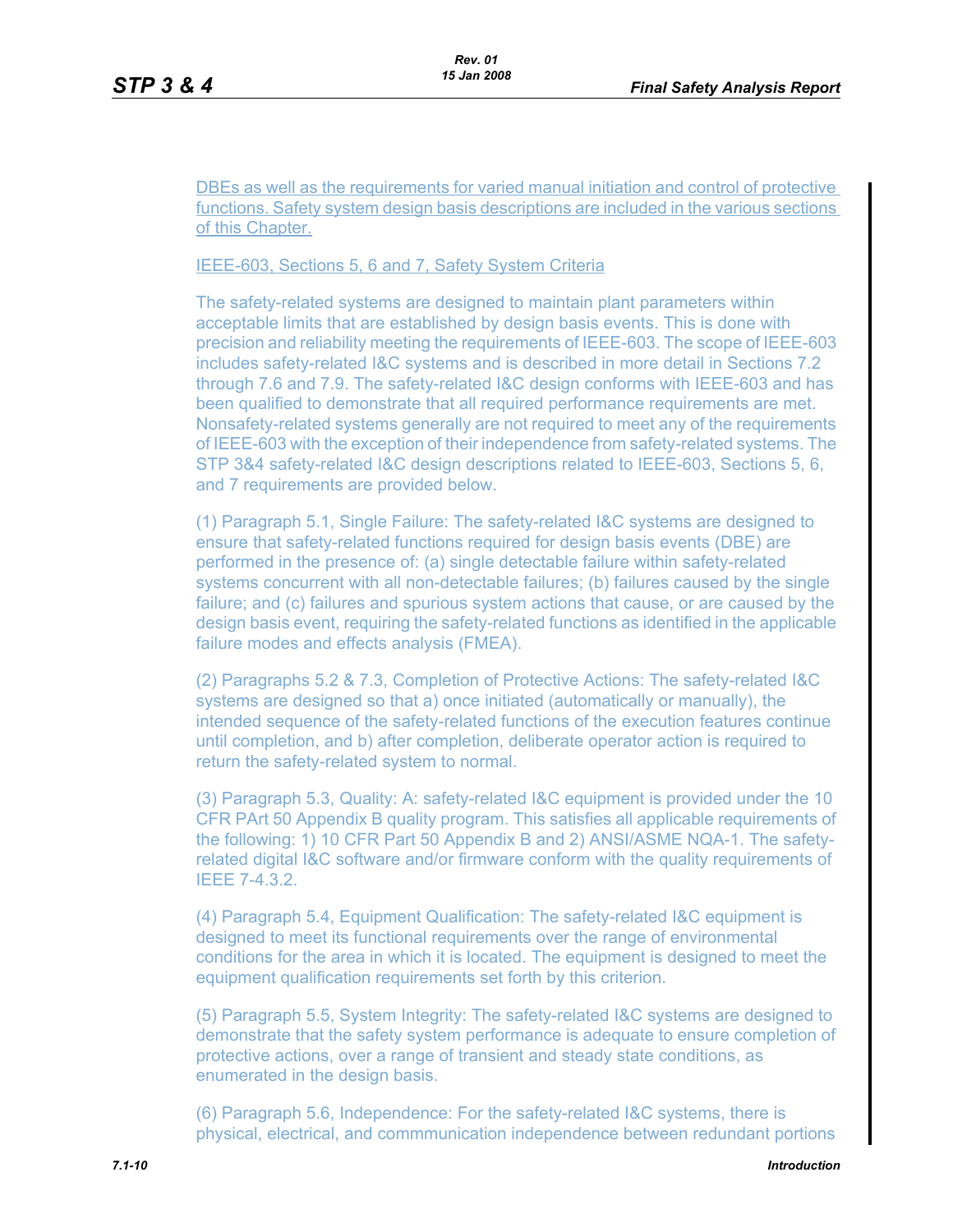of safety-related systems and between safety-related systems and nonsafety-related systems, as discussed in the applicable Sections.

(7) Paragraph 5.7, Capability for Test & Calibration: The safety-related I&C systems are designed with the capability to have their equipment tested and calibrated while retaining their capability to accomplish their safety functions.

(8) Paragraph 5.8, Information Displays: The information display design is discussed in Chapter 18. This design process includes the necessary steps to ensure compliance with regulatory requirements and the guidance provided in RG 1.47 for bypass and inoperable status indication and in RG 1.97 for accident monitoring instrumentation as discussed in Section 7.5.

(9) Paragraph 5.9, Control of Access: The safety-related I&C systems have features that facilitate the administrative control of access to safety-related system equipment.

(10) Paragraph 5.10, Repair: The safety-related analog and digital based I&C systems are designed to allow the timely recognition of malfunctioning equipment location to allow the replacement, repair and/or adjustment. Self-diagnostic functions will identify and locate the failure of hte component. Individual bypassing allows the failed component to be replaced or repaired on-line without affecting the protection function.

(11) Paragraph 5.11, Identification: Safety-related I&C equipment conforms with the identification requirements of this criterion. Safety-related equipment is distinctly marked for each redundant portion of a system with identifying markings. Hardware components or equipment units have an identification label or a nameplate. For digital platforms, versions of computer hardware, software and/or firmware are distinctly identified. Proper configuration management plans are implemented as a way to formalize this identification process.

(12) Paragraph 5.12, Auxiliary Features: STP 3&4 safety-related I&C system auxiliary supporting features satisfy the requirements of this criterion where applicable. For example, power supply and HVAC are key auxiliary supporting systems that satisfy the applicable requirements of IEEE-603. Other key auxiliary features are designed such that these components will not degrade the safety-related I&C systems below an acceptable level.

(13) Paragraph 5.13, Multi Unit Stations: The safety-related I&C systems meet the requirements of GDC 5, Sharing of structures, systems and components. The capability to simultaneously perform required safety functions in both Units is not impaired by interactions between Units.

(14) Paragraph 5.14, Human Factors Considerations: Human factor scenarios are considered throughout all stages of the design process. Detailed information regarding these considerations can be found in Chapter 18.

(15) Paragraph 5.15, Reliability: The degree of redundancy, diversity, testability, and quality of the STP 3&4 safety-related I&C design adequately addresses the functional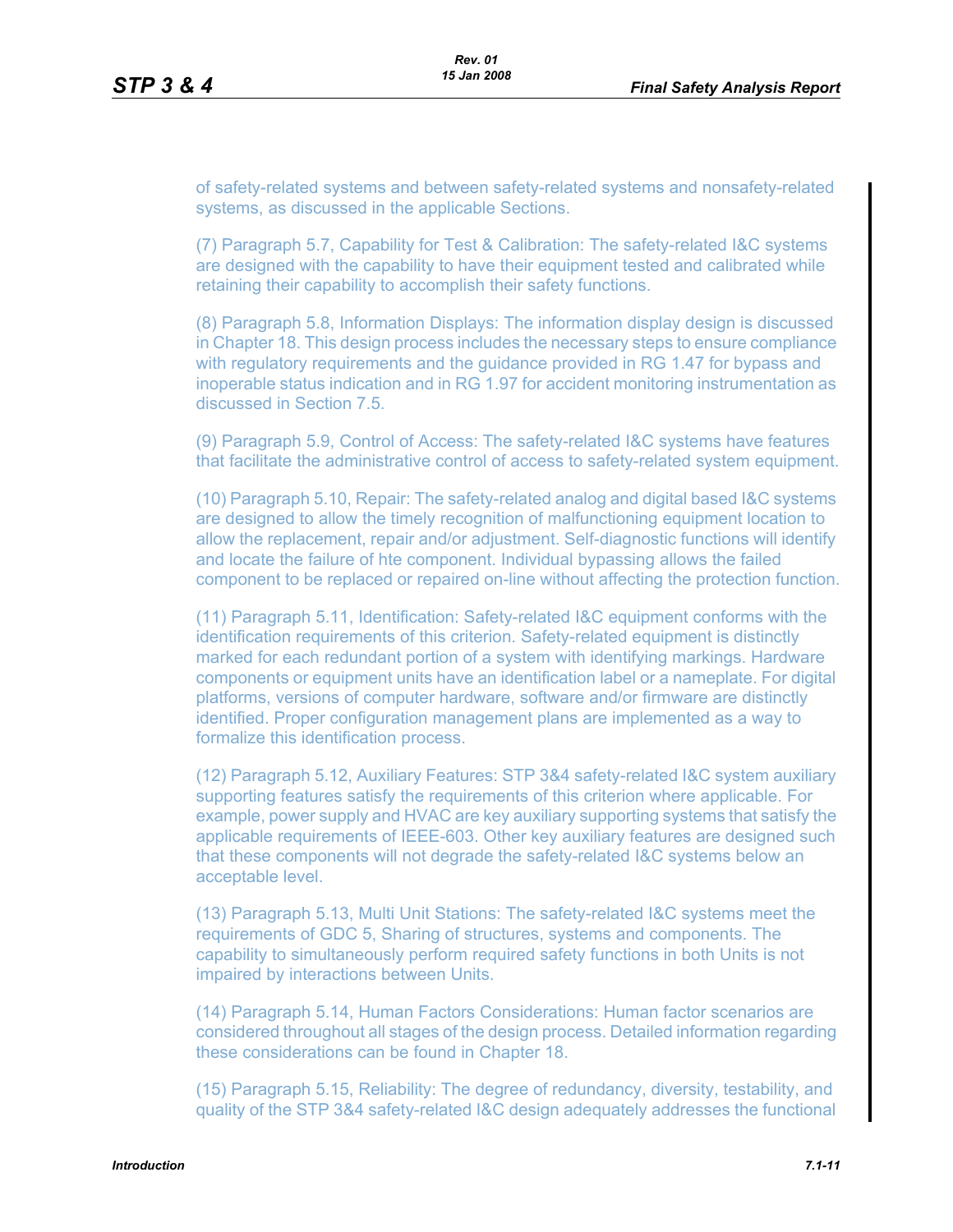reliability necessary to perform its safety protection functions. As stated above, the safety-related I&C equipment is provided under an Appendix B quality program.

(16) Paragraphs 6.1 and 7.1, Automatic Control: The safety-related I&C systems provide the means to automatically initiate and control the required safety-related functions.

(17) Paragraphs 6.2 and 7.2, Manual Control: The safety-related I&C systems have features in the main control room and remote shutdown system to manually initiate and control the automatically initiated safety-related functions at the division level.

(18) Paragraph 6.3, Interaction between the Sense and Command Features and Other Systems: The safety-related I&C systems meet the independence and separation requirements such that nonsafety-related systems failures will not affect of prevent any safety-related protection function. The normal communication path is one-way such that the safety-related systems will only broadcast to nonsafety-related systems and not vice versa. There is limited nonsafety-related communication under programmatic control to safety-related systems as discussed in Section 7.9S.

(19) Paragraph 6.4, Derivation of System Inputs: To the extent feasible, the protection system inputs are derived from signals that directly measure the designated process variables.

(20) Paragraph 6.5, Capability for Testing and Calibration: The operational availability of the protection system sensors can be checked by perturbing the monitored variables, by cross-checking between redundant channels that have a known relationship with each other, and that have read-outs available, or introducing and varying and substitute input to the sensor of hte same nature as the measured variable. When one channel is placed into maintenance bypass mode, the condition is alarmed in the MCR and actuation logic capability is maintained to ensure the continued availability of all protective actions. Most sensors and actuators are designed to provide actual testing and calibration during power operation.

(21) Paragraphs 6.6 and 7.4, Operating Bypasses: The safety-related I&C systems automatically prevent the activation of an operating bypass whenever the applicable permissive conditions for an operating bypass are not met, and remove activated operating bypasses if the plant conditions change so that an activated operating bypass is no longer permissible.

(22) Paragraphs 6.7 and 7.5, Maintenance Bypasses: The safety-related I&C systems are capable of performing their safety-related functions when on division is in maintenance bypass.

(23) Paragraph 6.8, Setpoints: STP 3&4 safety-related instrument setpoints are determined by a methodology that follows the guidance contained in the STP 3&4 setpoint methodology program. This methodology uses STP 3&4 plant specific analyses to ensure that characteristics such as range, accuracy, and resolution of the instruments meet the performance requirements assumed n the safety analyses in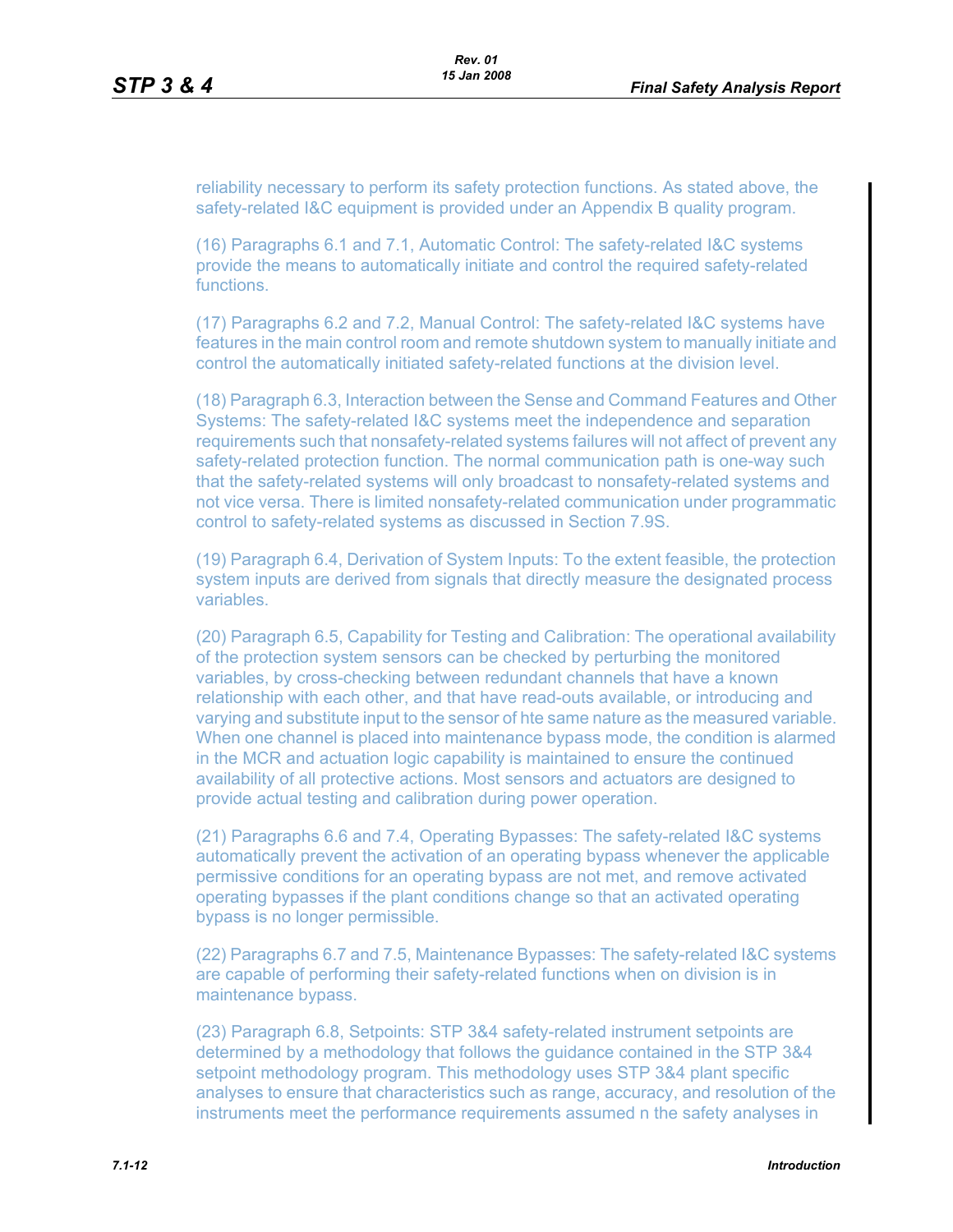Chapter 15. The response times of the I&C systems are assumed in the safety analyses and verified by STP 3&4 surveillance testing or system analyses.

The power source design requirements for the safety-related I&C systems are discussed in Chapter 8.

#### **7.0.2.11.7 IEEE 603 Standard Criteria for Safety Systems for Nuclear Power Generating Stations**

The microprocessor hardware and software which make up the Safety System Logic and Control (SSLC) is designed to make logic decisions which automatically initiate safety actions based on input from instrument monitored parameters for several nuclear safety systems. In that sense, the SSLC integrates the nuclear safety systems.

Most positions stated in IEEE 603 (as endorsed by RG 1.153) pertain to the nuclear safety systems, and are similar to those of IEEE 279, which are addressed for eachsystem in the analysis sections of Chapter 7. Safety system design bases aredescribed for all I&C systems in Section 7.1, beginning at Subsection 7.1.2.2. Setpoints and margin may be found in the Instrument Setpoint Summary Report.

The safety system criteria in Section 5 of IEEE 603 are not compromised by the introduction of the SSLC. All positions regarding single-failure, completion of protectiveactions, etc., are designed into the protection systems. All SSLC components associated with the protection systems are Class 1E and are qualified to the same standards as the protection systems.

Independence of the four SSLC electrical divisions is retained by using fiber-optic cable for cross-divisional communication such as the two-out-of-four voting logic. Capability for test and calibration is greatly enhanced by the SSLC's self-testsubsystem (STS) as described in Subsection 7.1.2.1.6.

In summary, the hardware and software functions of the microprocessors used in the SSLC comply with applicable portions of IEEE 603 and Regulatory Guide 1.153 (i.e., quality, qualification, testability, independence). The remaining portions, which apply to the nuclear safety systems, are not compromised by the SSLC design, but are infact enhanced by self-test.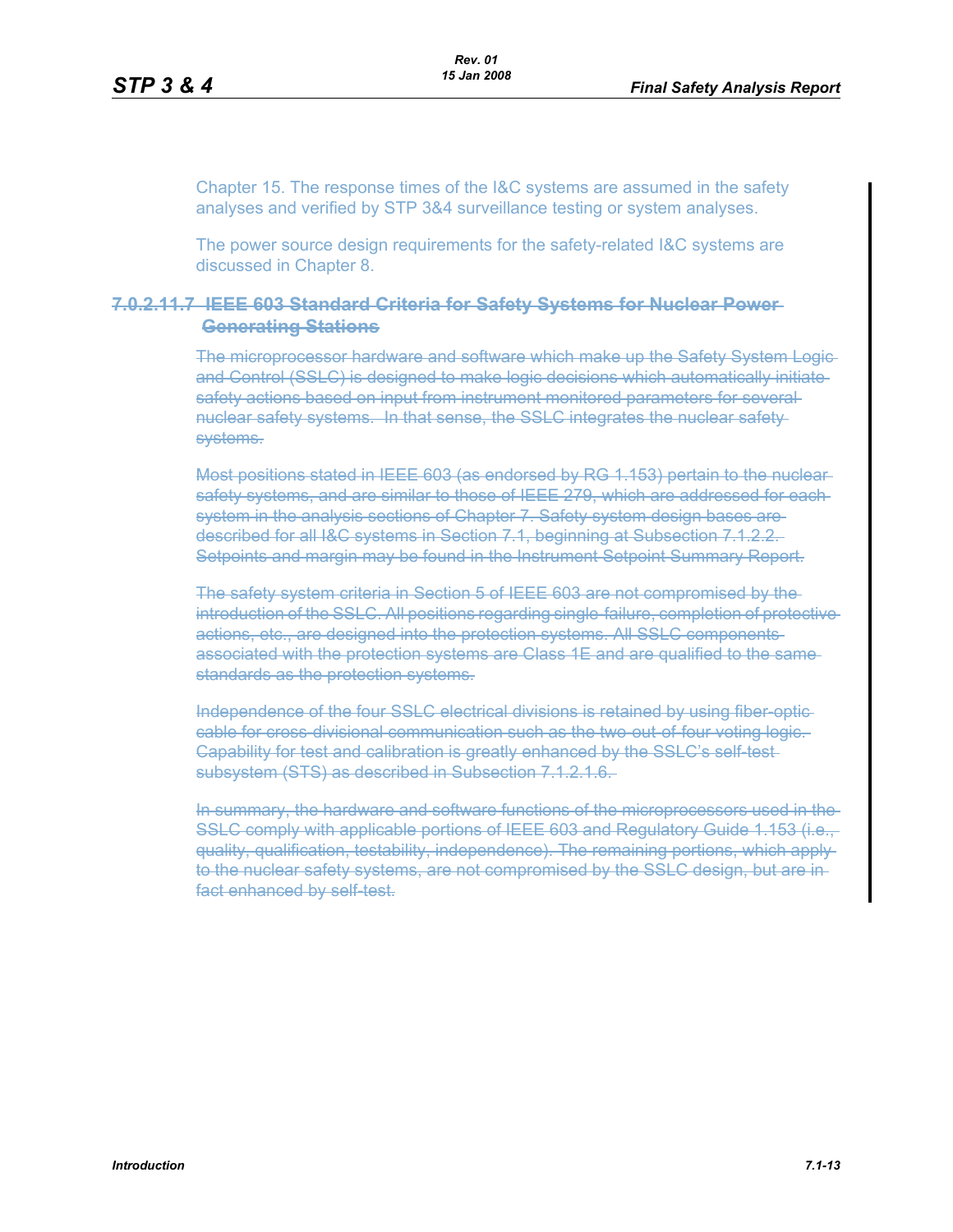| I & C System                            | <b>GESSAR II Design</b>                     | <b>ABWR Design</b>                                                                                 |
|-----------------------------------------|---------------------------------------------|----------------------------------------------------------------------------------------------------|
| General                                 | Hard wired sensor interfaces.               | Multiplexed Networked sensor interfaces.                                                           |
| Flammability<br>Control System:         | Part of combustible gas control system.     | Independent system. This system deleted                                                            |
| <b>Standby Gas</b><br>Treatment System: | Redundant active and passive<br>components. | Redundant active components; single filter-<br>train.two filter trains, two separate<br>divisions. |

|  | Table 7.0-1 Comparison of GESSAR II and ABWR I&C Safety Systems |  |
|--|-----------------------------------------------------------------|--|
|--|-----------------------------------------------------------------|--|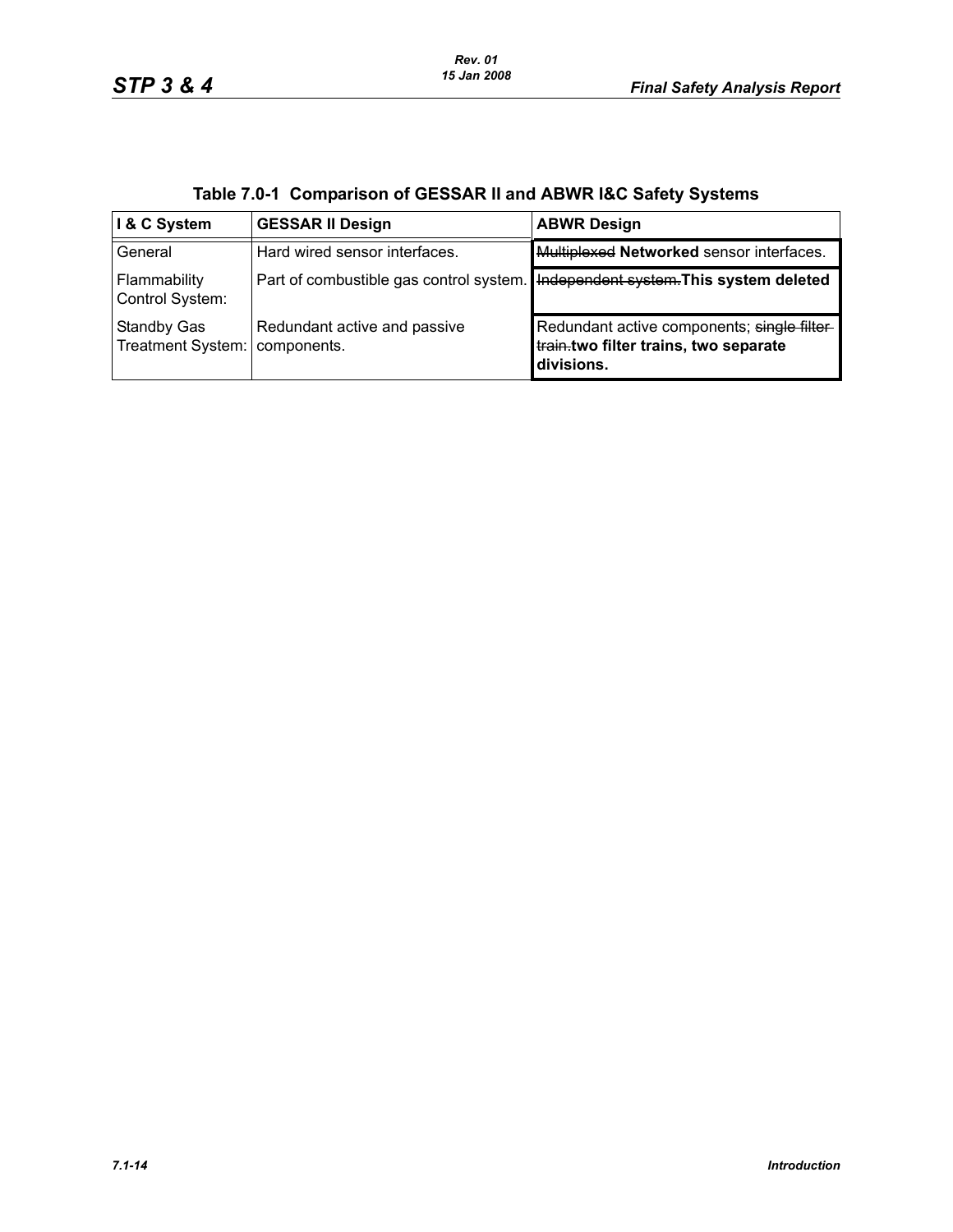